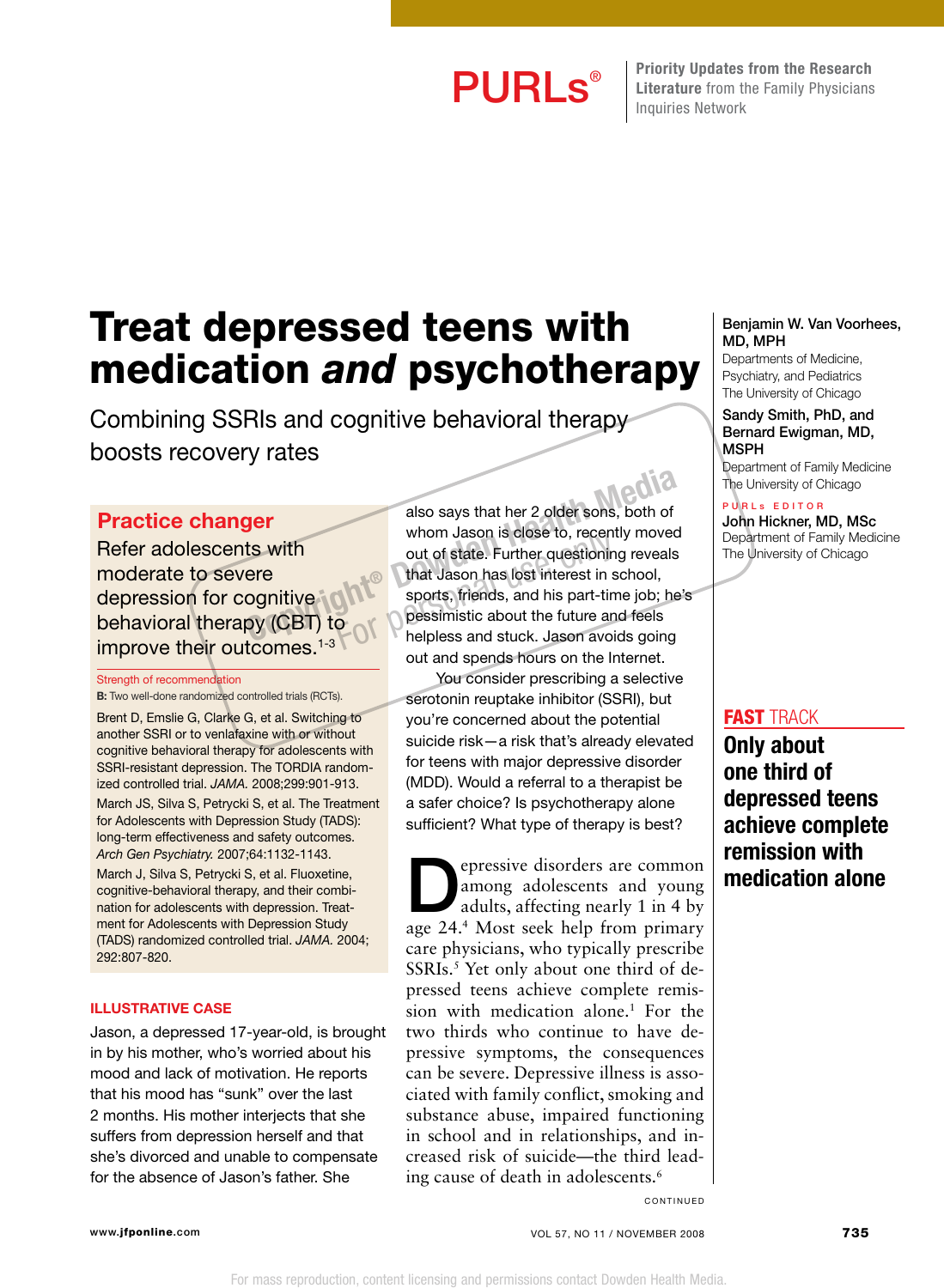

#### **I** Drugs, psychotherapy, or both?

The Guidelines for Adolescent Depression in Primary Care (GLAD-PC), published in November 2007, encourage primary care physicians to take a more active role in detecting and managing adolescent depression.7 GLAD-PC and the American Academy of Child and Adolescent Psychiatry recommend that teens with depressive illness receive psychotherapy, either as primary treatment or in conjunction with antidepressants.<sup>7,8</sup> Until recently, however, that recommendation lacked definitive evidence to support it.

#### STUDY SUMMARIES

#### **z** 2 studies explore combination approach

TADS (Treatment for Adolescents with Depression Study)<sup>2,3</sup> and TORDIA (Treatment of Resistant Depression in Adolescents)<sup>1</sup> are the only 2 randomized trials to address the role of CBT in combination with antidepressants in treating this patient population. Both show a significant benefit when CBT is added to drug therapy.

#### TADS: Highest improvement rates with fluoxetine and CBT

The TADS team studied 439 adolescents (ages 12 to 17 years) diagnosed with MDD. Patients were evaluated at consent, baseline, and weeks 6, 12, 18, 30, and 36. Those who were already taking antidepressants were excluded, but concurrent therapy for attention-deficit hyperactivity disorder was permitted.

Participants were randomly assigned to 1 of the following 12-week treatment options:

- Fluoxetine (10-40 mg/d)
- CBT
- Fluoxetine  $(10-40 \text{ mg/d}) + \text{CBT}$
- Placebo

CBT consisted of 15 sessions over 12 weeks, each lasting 50 to 60 minutes. In addition to individual sessions, 2 parental sessions and 1 to 3 family sessions were included. Primary outcome measures were the Clinical Global Impressions-Improvement Scale (CGI-I), which is based on a clinician's overall assessment of the patient's improvement; and the Children's Depression Rating Scale-Revised (CDRS-R), which is derived from parent and adolescent interviews.

#### **FAST TRACK** While CBT

alone was not **significantly** better than placebo, it had a protective effect on suicidal events

#### PURLs methodology

This study was selected and evaluated using FPIN's Priority Updates from the Research Literature (PURL) Surveillance System methodology. The criteria and findings leading to the selection of this study as a PURL can be accessed at www.jfponline.com/purls.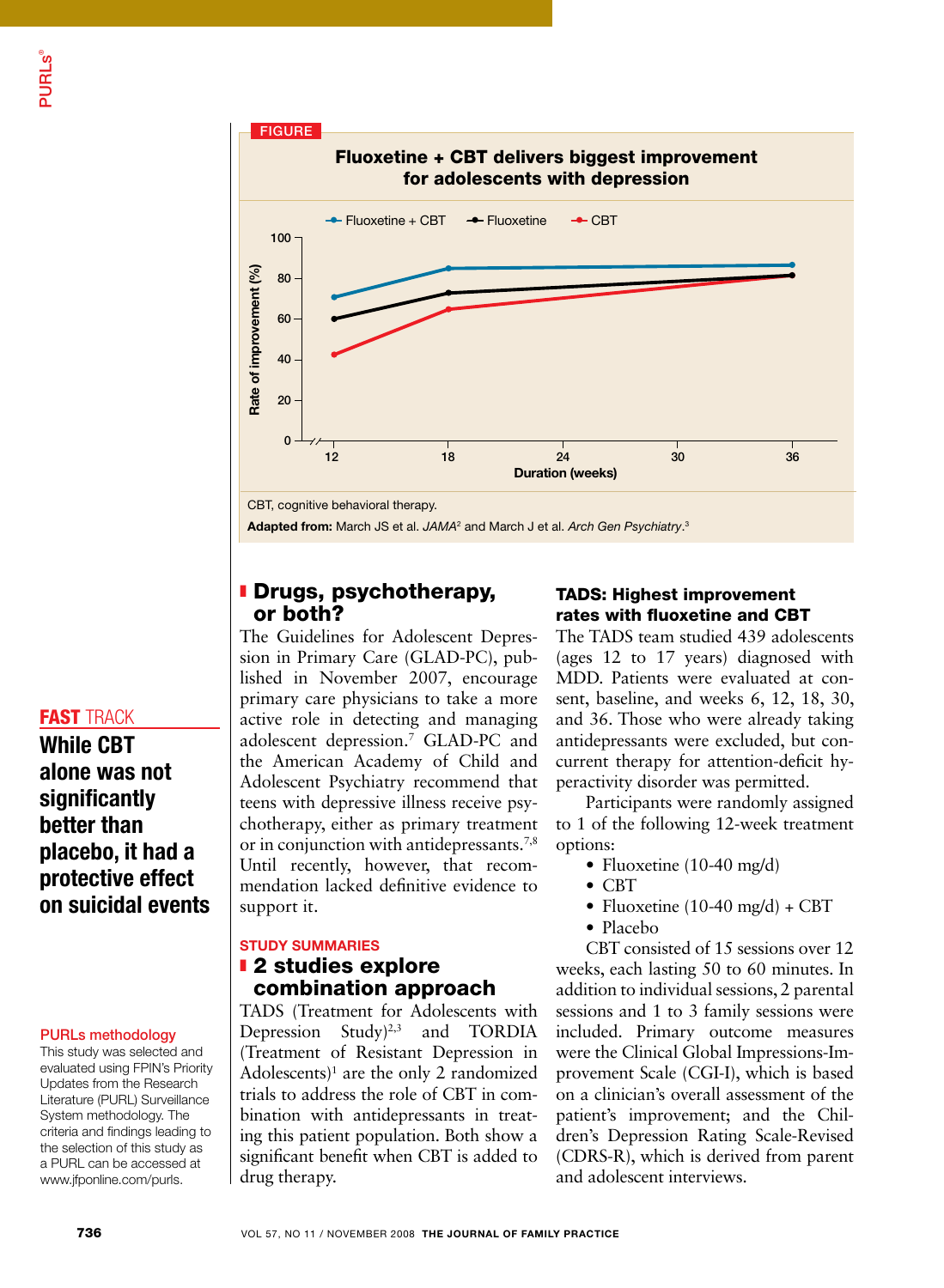At 12 weeks, patients receiving fluoxetine and CBT demonstrated the highest rates of improvement: Seventyone percent (95% confidence interval [CI],  $62\% - 80\%$ ) were "much" or "very much" improved, vs 60.6% (95% CI, 51%-70%) of those on fluoxetine alone. In comparison, 43.2% (95% CI, 34%- 52%) of patients receiving CBT alone were much or very much improved at the 12-week mark, and only 34.8% (95% CI, 26%-44%) of those on placebo.

At 18 weeks, the medication/CBT combination remained superior to either psychotherapy or fluoxetine alone. By week 30, all 3 intervention groups converged, and at 36 weeks there was virtually no difference in outcomes (FIGURE).

CBT alone has protective effect. While CBT alone was not significantly better than placebo overall, it demonstrated a protective effect with regard to suicidal events (thoughts, threats, or attempts) compared to fluoxetine. Conversely, fluoxetine accelerated the rate of improvement in mood during the first 30 weeks of treatment.

#### TORDIA: How to help patients after failed treatment

Brent and colleagues studied 334 patients between the ages of 12 and 18 years who were diagnosed with MDD but did not respond to initial SSRI therapy. After a 4-week trial, they were reevaluated and tapered off the medication, then randomly assigned to 1 of the following treatment groups for 12 weeks:

- Switched to a new SSRI
- Switched to venlafaxine (a selective serotonin-norepinephrine reuptake inhibitor)
- Switched to a new SSRI + CBT
- Switched to venlafaxine + CBT

All patients were reevaluated at week 12. Here, too, the CGI-I and CDRS-R were used for key outcome measures.

Adding CBT to a medication regimen was associated with an increased response rate; choice of antidepressant was not. The groups receiving CBT were significantly more likely to show improvement compared to those who were not undergoing CBT (54.8% [95% CI, 47%- 62%] vs 40.5% [95% CI, 33%-48%], number needed to treat [NNT]=7).

#### **WHAT'S NEW? I** An alternative that speeds recovery

These 2 studies confirm the value of CBT in treating moderate to severe major depression in combination with antidepressant therapy. TADS provides evidence of both a faster recovery trajectory and lower likelihood of suicidal events with combined treatment. While TORDIA does not demonstrate a quicker recovery in terms of depressed mood or a lower rate of suicidal events, it suggests that for adolescents who do not respond to antidepressants, a referral to CBT will be more effective than a switch to a different drug.

#### **CAVEATS I Approach was not tested** with mild depression

Most adolescents who report depressive symptoms to primary care physicians either do not meet the full criteria for major depression or fall into the mild major depression range. $9-11$  Both of these studies enrolled only those with moderate to severe MDD.

There is evidence, however, that such an approach may not be necessary for teens with milder depression. Many earlier studies of psychotherapy alone vs control (wait list or observation) for patients with sub-threshold depressive disorders or mild major depression demonstrated that psychotherapy is effective in treating these less severe depressive states.7,12 GLAD-PC recommends a 4- to 8-week trial of active monitoring for patients with mild MDD before initiating psychotherapy or medication. 2

#### Challenges to implementation **Patient perceptions, stigma**

There are 3 major barriers to imple-

#### **FAST TRACK**

Telling teens that "brain changes" cause depression may alleviate the stigma and self-blame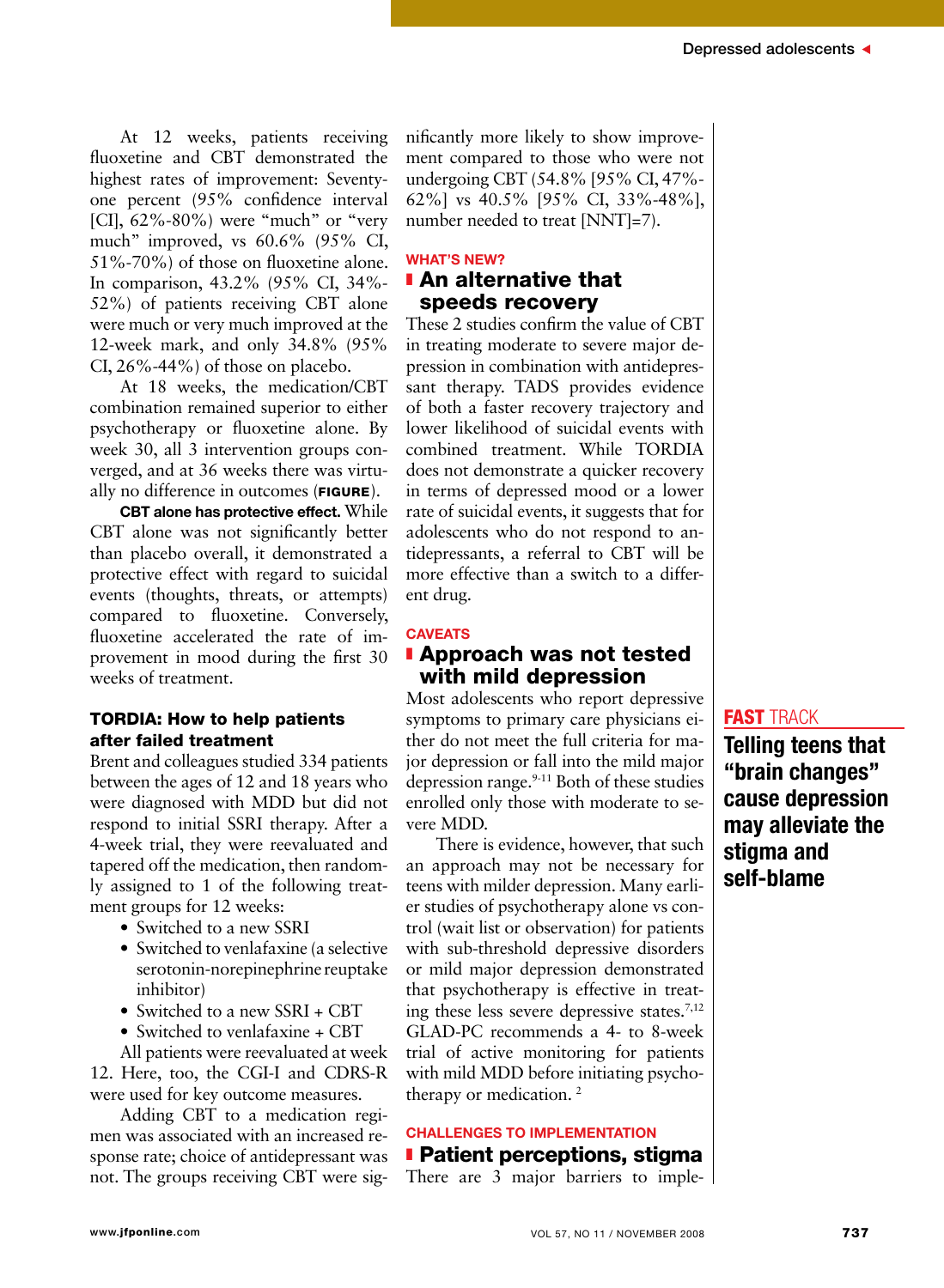mentation: patient/parent resistance to psychotherapy, limited access to mental health specialists (lack of supply and insurance coverage limitations), and few quality standards for evidence-based psychotherapeutic approaches in community practice settings.13-15 Many adolescents have a negative view of therapy and feel stigmatized by a referral to a psychotherapist. They may also have a well-developed rationale as to why such treatment would not work for them.16

Physicians can help teens overcome these negative perceptions by giving them an opportunity to discuss their concerns—and by clarifying any misconceptions.17 The idea that "brain changes" cause depression has become popular in recent years,<sup>18</sup> and may provide some relief to those who are troubled by the notion that they are somehow to blame for their depression.19 Presenting both antidepressant medication and psychotherapy as interventions that "change the way the brain manages mood" may be helpful in alleviating self-blame.

#### Consider nontraditional approaches

In areas with limited access to mental health specialists, nontraditional approaches may be needed. One such approach is to help patients arrange an initial interview with a psychotherapist, followed by telephone counseling sessions. For patients 18 years or older, MoodGym (http://moodgym.anu.edu.au/welcome) is also an option. This free Internet site incorporates features of standardized CBT and interpersonal therapy, and has demonstrated efficacy in RCTs of adults.20 For those between the ages of 14 and 21, CATCH-IT (http://catchit-public.bsd. uchicago.edu)<sup>21</sup> is another Internet option. The site, which can be accessed by physicians and the general public, focuses on building competencies to reduce current and future depressive symptoms.

In addition, recommend self-help books. While there have been no studies of their value to adolescents, the book with the greatest evidence of efficacy in adults is "Feeling Good: The New Mood Therapy," by David D. Burns.<sup>22</sup>

For your part... Before making referrals to mental health specialists, ask therapists whether they incorporate, and have been trained in, cognitive behavioral therapy. In addition, you can remain involved by asking the psychotherapist for a written treatment plan and by encouraging adolescents (and their families) to fully adhere to it.  $\blacksquare$ 

#### Acknowledgements

The PURLs Surveillance System is supported in part by Grant Number UL1RR024999 from the National Center For Research Resources, a Clinical Translational Science Award to the University of Chicago. The content is solely the responsibility of the authors and does not necessarily represent the official views of the National Center For Research Resources or the National Institutes of Health.

Benjamin Van Voorhees is supported by a career development award from the National Institutes of Mental Health (NIMH K-08 MH 072918-01A2).

#### References

- 1. Brent D, Emslie G, Clarke G, et al. Switching to another SSRI or to venlafaxine with or without cognitive behavioral therapy for adolescents with SSRI-resistant depression: the TORDIA randomized controlled trial. *JAMA.* 2008;299:901-913.
- 2. March JS, Silva S, Petrycki S, et al. The Treatment for Adolescents With Depression Study (TADS): long-term effectiveness and safety outcomes. *Arch Gen Psychiatry.* 2007;64:1132-1143.
- 3. March J, Silva S, Petrycki S, et al. Fluoxetine, cognitive-behavioral therapy, and their combination for adolescents with depression: Treatment for Adolescents With Depression Study (TADS) randomized controlled trial. *JAMA.* 2004;292:807-820.
- 4. Kessler RC, Walters EE. Epidemiology of DSM-III-R major depression and minor depression among adolescents and young adults in the National Comorbidity Survey. *Depress Anxiety.* 1998;7:3-14.
- 5. Rushton JL, Clark SJ, Freed GL. Pediatrician and family physician prescription of selective serotonin reuptake inhibitors. *Pediatrics.* 2000;105:E82.
- 6. Hankin BL. Adolescent depression: description, causes, and interventions. *Epilepsy Behav.*  2006;8:102-114.
- 7. Cheung AH, Zuckerbrot RA, Jensen PS, Ghalib K, Laraque D, Stein RE. Guidelines for Adolescent Depression in Primary Care (GLAD-PC): II. Treatment and ongoing management. *Pediatrics.* 2007;120: e1313-e1326.
- 8. Birmaher B, Brent DA, Benson RS. Summary of the practice parameters for the assessment and treatment of children and adolescents with depressive disorders. American Academy of Child and Adolescent Psychiatry. *J Am Acad Child Adolesc Psychiatry.* 1998;37:1234-1238.

#### **FAST TRACK**

### Want to learn more about CBT?

Check out the Web table that accompanies this article online at

www.jfponline.com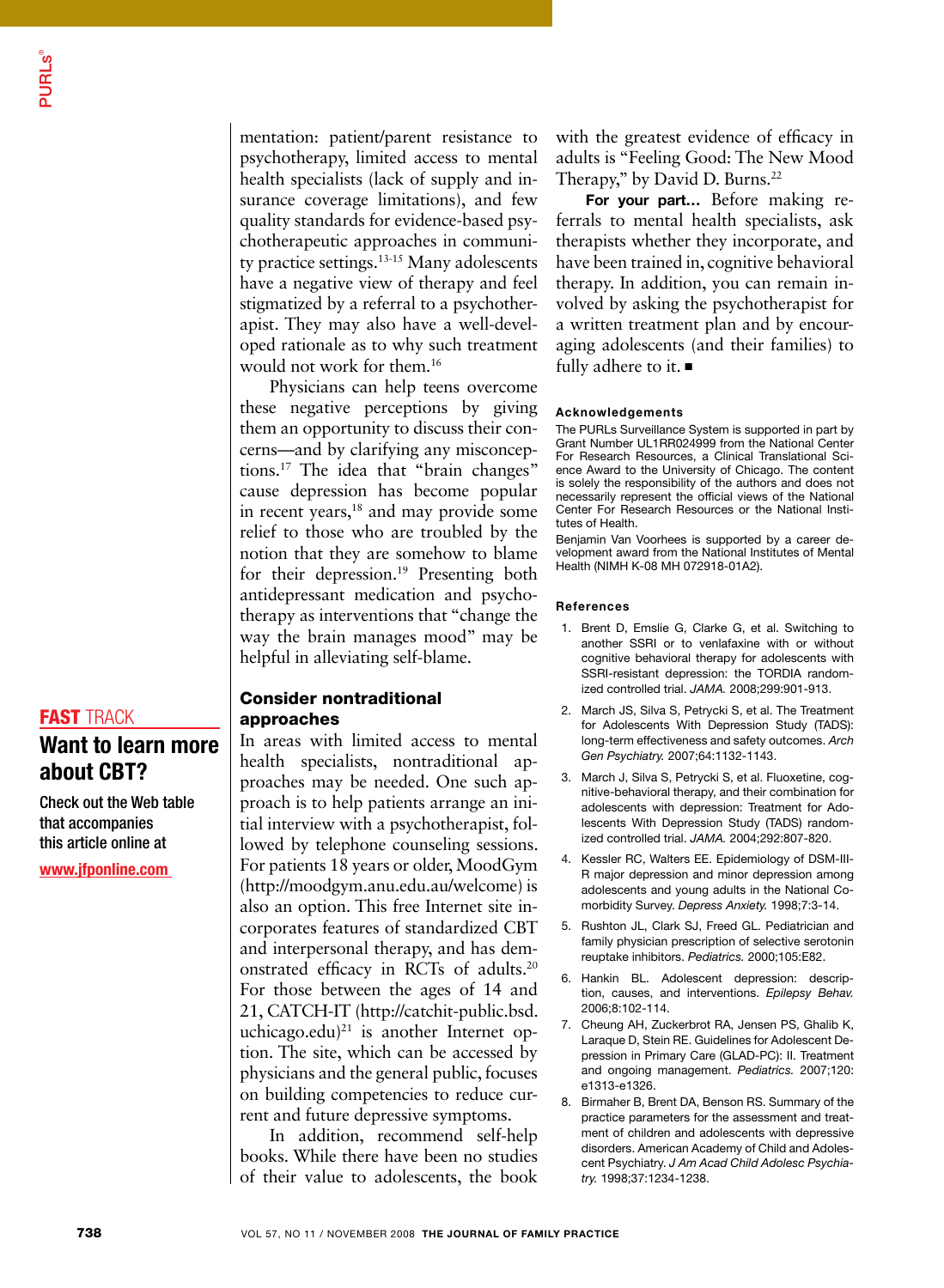- 9. Yates P, Kramer T, Garralda E. Depressive symptoms amongst adolescent primary care attenders. Levels and associations. *Soc Psychiatry Psychiatr Epidemiol.* 2004;39:588-594.
- 10. Rushton JL, Forcier M, Schectman RM. Epidemiology of depressive symptoms in the National Longitudinal Study of Adolescent Health. *J Am Acad Child Adolesc Psychiatry.* 2002;41:199-205.
- 11. Johnson JG, Harris ES, Spitzer RL, Williams JB. The patient health questionnaire for adolescents: validation of an instrument for the assessment of mental disorders among adolescent primary care patients. *J Adolesc Health.* 2002;30:196-204.
- 12. Compton SN, March JS, Brent D, Albano AM, Weersing R, Curry J. Cognitive-behavioral psychotherapy for anxiety and depressive disorders in children and adolescents: an evidence-based medicine review. *J Am Acad Child Adolesc Psychiatry.* 2004;43:930-959.
- 13. Asarnow JR, Jaycox LH, Anderson M. Depression among youth in primary care models for delivering mental health services. *Child Adolesc Psychiatr Clin N Am.* 2002;11:477-497, viii.
- 14. Wisdom JP, Clarke GN, Green CA. What teens want: barriers to seeking care for depression. *Adm Policy Ment Health.* 2006;33:133-145.
- 15. Zuckerbrot RA, Cheung AH, Jensen PS, Stein RE, Laraque D. Guidelines for Adolescent Depression in Primary Care (GLAD-PC): I. Identification, assessment, and initial management. *Pediatrics.* 2007;120:e1299-e1312.

Available at www.jfponline.com may 2008

this Cme activity is supported by an educational grant from AR scientific, Inc. Content has been edited and peer reviewed by *The Journal of Family Practice*. Activity releAse dAte: May 1, 2008

s u p p l e m e n t t o

ournal of<br>MILY ŤİCE

• **Paul P. Doghramji, MD, FAAFP** • **Emile R. Mohler III, MD** •**Joyce L. Ross, MSN, RNC, CRNP** • **John S. Sundy, MD, PhD** • **Michael J. Thorpy, MD** Treating the Diabetic Patient With Leg and Foot Pain Edema and Reduced Leg Mobility: Challenges in Diagnosis Identification and Management of Nighttime Leg Pain Managing the Patient With Knee Pain Unraveling the Mystery of Exertional Leg Pain Evaluating the Impact of Leg Discomfort on Sleep Quality

**DIFFERENTIATING** a Disorders **Strategies for Diagnosis and Treatment in the Primary Care Setting**

this supplement to The Journal of family PracTice is part of the Biology of leg Disorders (BolD®) educational initiative, sponsored by professional postgraduate services®.

> research support from Boehringer-Inselation. Bristol-Myers Squibb, Forest Laboratories, Eli est Laboratories, Eli Ulti, Neurocrine, Pfizer, Dr Roth reports that he receives grant/research support from Cephalon, GlaxoSmith-Takeda, TransOral, Wyeth, and Xenoport. He serves as a consultant to Abbott, Accadia, est Laboratories, GlasoSmith, Hypnion, Johnson & Johnson, King, Ludbeck, McNeil. Resteva, Roche, sanofi-aventis, Schering Plough, Sepracor, Servier, Somaxon, Syrex, to disclose. Estimated time to complete: 1 hour rial board call held on September 10, 2007, financial support from Health and Wellness those of the faculty and do not necessarily Disclaimer The opinions and recommendations exfor educational purposes only. Use of Johns prescribing information of specific drugs or combination of drugs, including indications, For receipt of CME credit, an evaluation and posttest must be completed at the

University School of Medicine been planned and implemented in accor-Grade Besignation: The Johns Hopkins the extent of their participation in the activity. Audience: The intended audience for this supplement includes primary care physicians, of establishing a link between insomnia 3. Determine how the neurobiology impacts the individual nature of insomnia and 5. Review current and emerging pharmaco-Disclosures disclosure of the existence of any significant Dr Culpepper reports that he serves as a consultant to Eli Lilly, Forest Laboratories, Dr Doghramji reports that he serves as a aventis, and Takeda. He is on the speaker's bureau of Cephalon, sanofi-aventis, Sepracor,

Þ

Larry Culpepper, MD, MPH Paul Doghramji, MD Susan Kornstein, MD Thomas Roth, PhD Insomnia in the primary care practice . . . . . . . . . . . . . . . . . . . . . . S2 A case study with decision points. . . . . S6 Managing insomnia: A physician-patient partnership........ S6

Copyright & 2008 Download Download Supplement to The Journal of Family Practice n March 2008 St

art of sl Recognizing and treating insomnia in primary care practice *Sleeping is no mean art: for its sake one must stay awake all day. —Friedrich Nietzsche*

1.0 CME credit

SuPPLeMeNT To

- 16. Van Voorhees BW, Fogel J, Houston TK, Cooper LA, Wang NY, Ford DE. Beliefs and attitudes associated with the intention to not accept the diagnosis of depression among young adults. *Ann Fam Med.* 2005;3:38-46.
- 17. Clever SL, Ford DE, Rubenstein LV, et al. Primary care patients' involvement in decision-making is associated with improvement in depression. *Med Care.* 2006;44:398-405.
- 18. Lacasse JR. Consumer advertising of psychiatric medications biases the public against nonpharmacological treatment. *Ethical Hum Psychol Psychiatry.* 2005;7:175-179.
- 19. Van Voorhees BW, Cooper LA, Rost KM, et al. Primary care patients with depression are less accepting of treatment than those seen by mental health specialists. *J Gen Intern Med.* 2003;18:991-1000.
- 20. Christensen H, Griffiths KM, Jorm AF. Delivering interventions for depression by using the internet: randomised controlled trial. *BMJ.* 2004;328:265.
- 21. Anderson L, Lewis G, Araya R, et al. Self-help books for depression: how can practitioners and patients make the right choice? *Br J Gen Pract.*  2005;55:387-392.
- 22. Van Voorhees BW, Vanderploegbooth K, Fogel J, et al. Integrative Internet-based depression prevention for adolescents: a randomized clinical trial in primary care for vulnerability and protective factors. *J Can Acad Child Adoles Psychiatry.* In press.

# **Do you have enough MB** credits for 2008?

**Earn FREE CME credits for these and other supplements online. Click on JFP Supplements at jfponline.com**